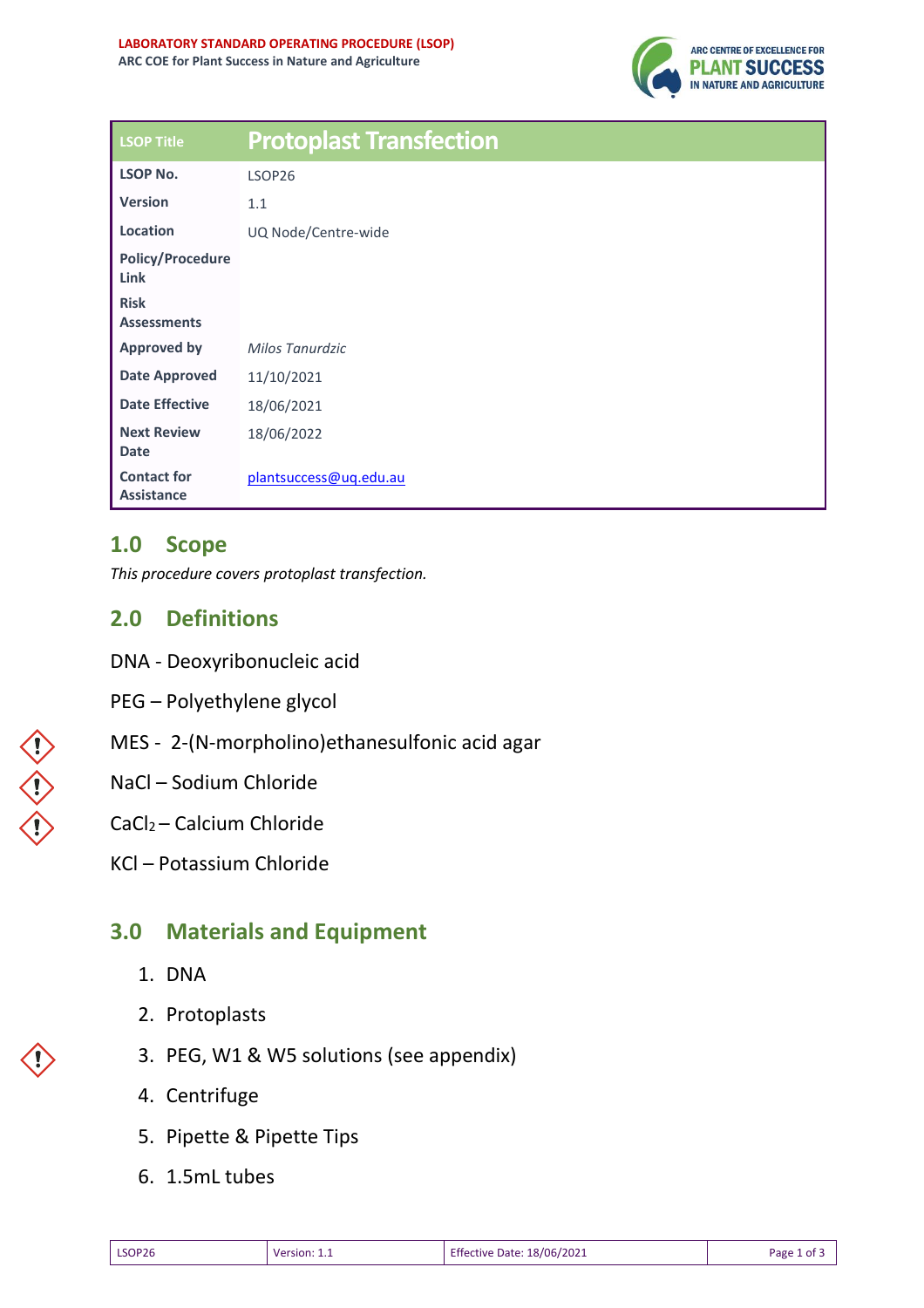- 7. Aspirator
- 8. 96 well plate

## **4.0 Prescribed Actions**

DNA-PEG–calcium transfection (Less than 1 h for 20 samples)

- 1. Add 10µl DNA (10–20µg of plasmid DNA of 5–10 kb in size) to 1.5ml tube
- 2. Add 100µl protoplasts (2x104 protoplasts) and mix gently.
- 3. Add 110µl of PEG solution (see appendix for solutions), and then mix completely by gently tapping and inverting the tube.
- 4. Incubate the transfection mixture at room temperature for up to 15 minutes.
- 5. Dilute the transfection mixture with 400–440 ml W5 solution at room temperature and mix well by gently rocking or inverting the tube to stop the transfection process.
- 6. Centrifuge at 100g for 2 min at room temperature using a bench-top centrifuge and remove supernatant with an aspirator.
- 7. Re-suspend protoplasts gently with 1 ml WI solution and transfer to the 6 well plate.
- 8. Keep cells in the dark for 12-24 hours before performing further experiments.

## **5.0 Appendix**

#### Solutions:

PEG-Solution: (10ml)

- 20–40% (wt/vol) PEG4000 in ddH2O (3g = 30% this is the concentration I use with best results)
- 0.2 M mannitol (0.36434g)
- 100 mM CaCl2. (0.11098g)

| <b>LSOP26</b><br>Version:<br>_____ | .18/06/2021<br>Effective Date: | Page<br>-2 of ≞ |
|------------------------------------|--------------------------------|-----------------|
|------------------------------------|--------------------------------|-----------------|